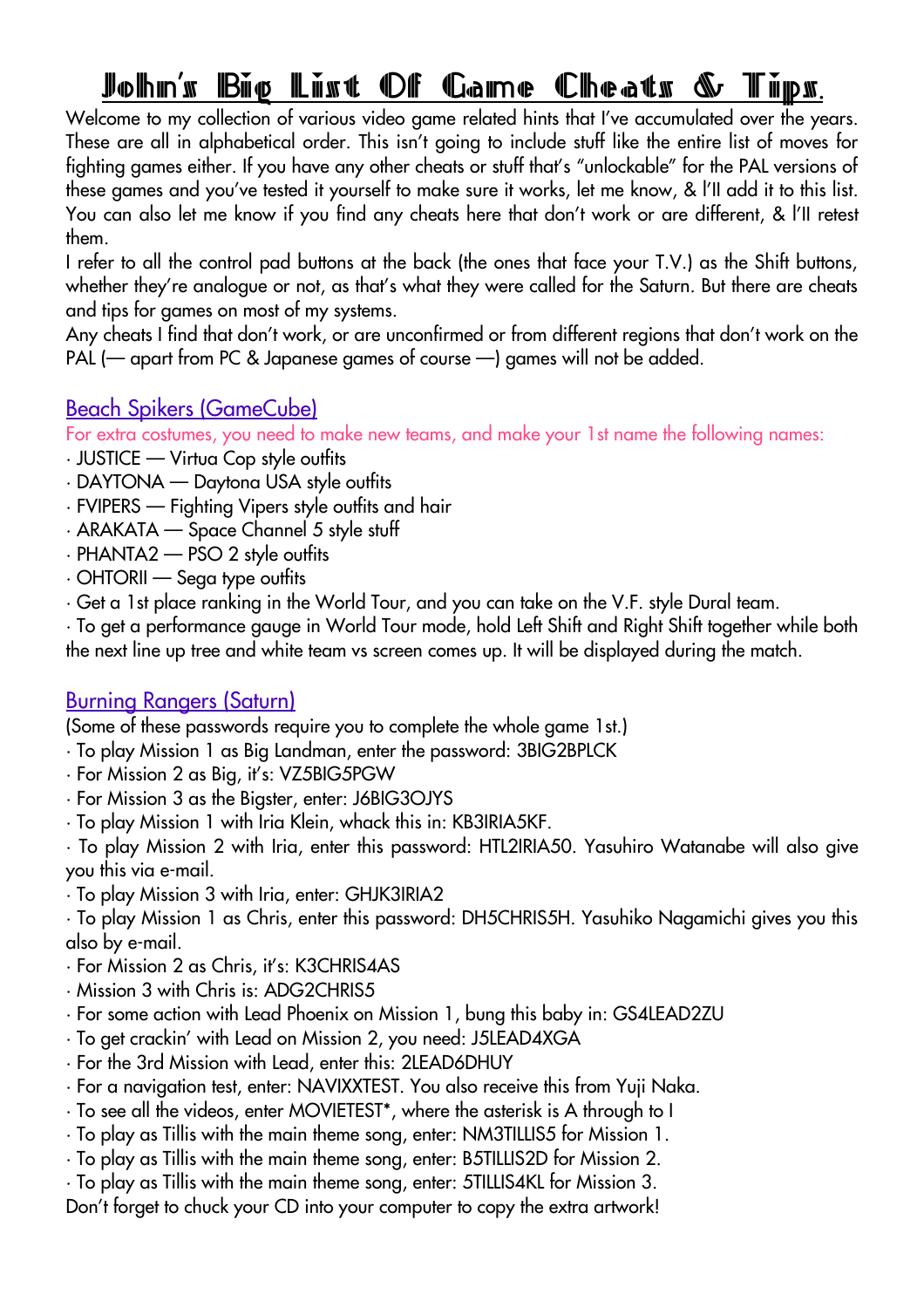# Christmas NiGHTS (Saturn)

• As usual with a lot of Sega's discs, chuck it in your computer's CD / DVD drive to find some bonus art. (You can also grab the video files from NiGHTS and Christmas NiGHTS as there are ways to convert these to be seen on your computer. Although you need a special program to combine the ADP & CPK files together.)

You can set your Saturn clock and calendar to achieve various effects in Christmas NiGHTS.

- 25th of December is Christmas NiGHTS.
- 29th of December is Spring Valley Winter.
- 31st of December 2099 is for purple snow.
- 1st of January is New Years NiGHTS.
- 4th of March to 31st of October is the original Spring Valley.
- 1st of April will let you play as Reala.
- 9:00 is falling crescent moons
- 12:00 is purple confetti
- 15:00 is candy canes
- 18:00 is stars
- 20:00 is nothing falling
- 21:00 is stars also
- 0:00 is hearts.

# Cool Spot (Mega Drive)

• In the options area, press A, A, B, B, C, C, C, C, B, B, A, A, A, A, B, B, C, C. You can hear every button press, so it makes it easier. (If you leave the hand on the difficulty selection, it should revert to what you had set 1st after all the button presses.) A picture of Dave Perry will briefly appear and then a run down on the memory usage of the game as well as cheats at the bottom of the screen.

• During a level, pause and press A, B, C, B, A, C, A, B, C, B, A, C to skip it. You don't need the other cheat to do this.

## Crazy Taxi (Dreamcast)

• If you're a little tired of the usual start to Crazy Taxi, you can start from another part of the city, with Another Day. When you're going to pick your driver, 1st press Right Shift, and then again as you press A. You should hear a toot sound to confirm it.

#### Daytona USA (Saturn)

• In the Saturn mode, on the course selection screen, press Start to get them in mirror mode.

• You can also press Start during car selection for a time attack mode.

• If you enter your initials as V.R or V.F, you can hear a tune from Virtua Racing or Virtua Fighter. There are a lot more also, such as A.B, A.Y, AKI, ANI, ASA, AO., BNB, DEK, DST, E.R, EXN, G.F, GDA, GLC, GPR, H.O, H.S, HSB, IGA, ISO, J.B, J.M, JIM, K.M, KAG, KAZ, KEN, KOS, KOU, .KK, K.T, LAU, LGA, M.M, MAS, MIT, MMM, NAG, NAK, O.R, OKA, ORS, OSI, P.D, P.P, PAI, QTT, R.M, S.B, S.C, S.F, S.H, SAO, SDI, SEX, SHO, SKH, SMG, T.B, TAK, TET, TOR, TRS, UME, VMO, W.H, VFT, YAM, YAN, YOJ & YUI. Some of them are initials for Virtua Fighter characters.

• If you stop your car in front of the giant statue of Jeffry on the Expert track and then press X, you can get him to turn around.

• To play as the horse, you need to come 1st on all 3 courses on normal difficulty. Then you need to come 1st on the Advanced track using the black car.

• To get Horse 2 (with the baby sized one behind), change the mode to Endurance and win with the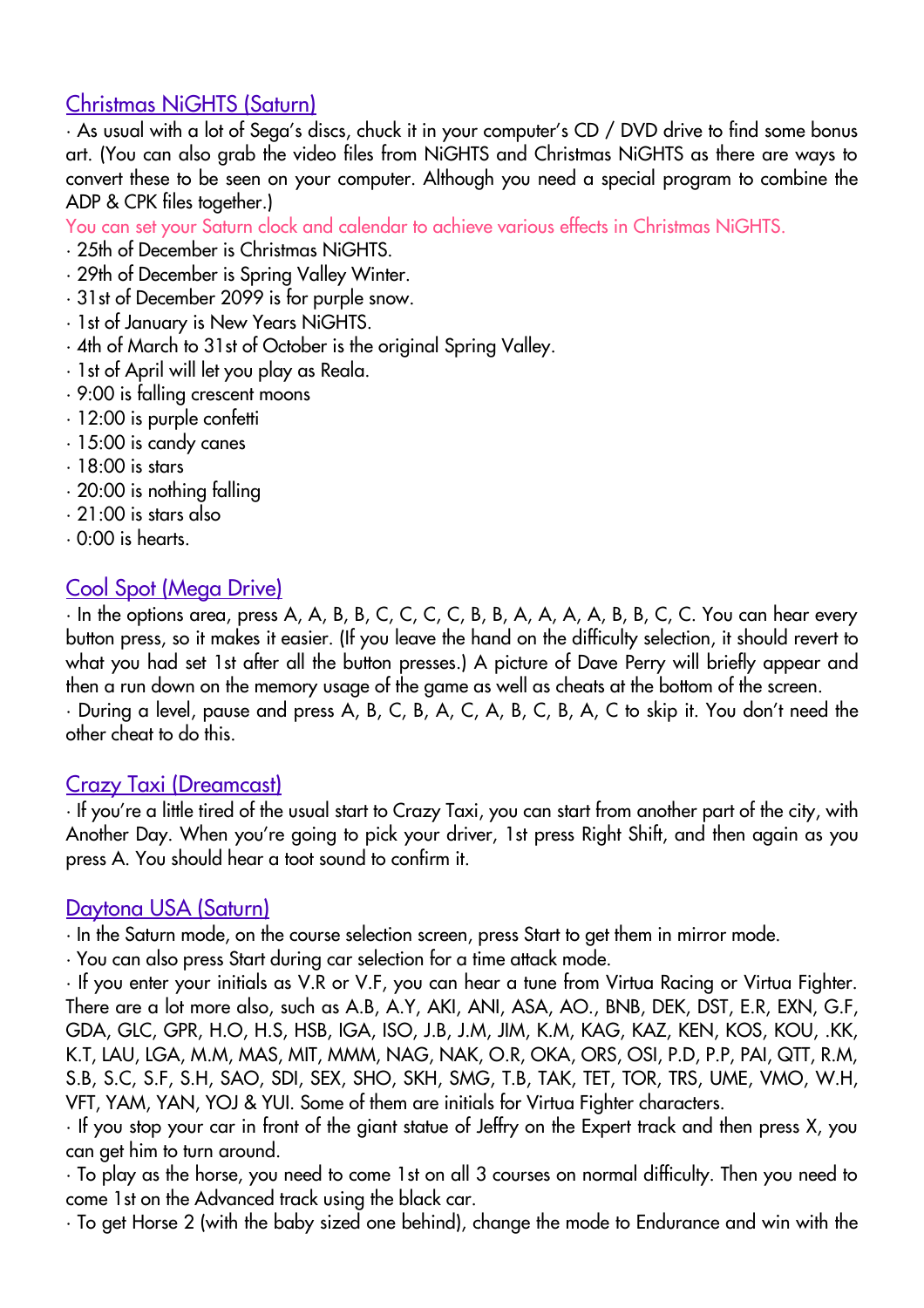1st horse. You can then choose the 2nd version in the Saturn mode.

• For karaoke mode, in the Arcade mode, hold up, while choosing your car's transmission type and during the track selection.

• For an extra hard mode, let the attract mode run through once, and then when it says SEGA again, press Up, Up, Down, Down, Left, Right, Left, Right, A, B, C. You'll hear a checkpoint sound. There should be a small M in the top left corner of the screen during the race also.

• To get a replay over the top, like something out of Micro Machines, set the control pad configuration to have the view change on the L & R Shift buttons. You can then get the extra view above on the Time Attack mode.

• If you can press X quickly enough with the correct timing, you can stop the slot machine on 777 on the Beginner course and get a little extra time.

• To make the car tyres disappear in the attract mode, start a new game, and then go straight to the pit lane. Before your tyres are changed back on again, reset with the controller (A + B + C + Start) and then wait for the attract mode to start again. You should see the car with no tyres, just hovering around the track!

## Daytona USA 2 (Arcade)

• Hold start when selecting a course to do it in mirror mode.

• To drive a course in reverse, hold down the brake when choosing your car.

- For a high camera view, press all the view change buttons at once.
- For a bumper bar view, press view change 1 + 2 for the left of the car and 2 + 3 for the right side.
- $\cdot$  Press view change  $4 + 3 + 2$  in that order for a top down view.
- Press the 2nd view button twice for a dashboard view.

• When choosing your transmission, hold down the Start button and press down the accelerator to get the Time Lap Mode.

• During laps 3 and 4 of the Advanced track, you can apparently put lights on the road by repeatedly pressing Start.

• To get a different selection of tunes, press Start when the screen says: "Gentlemen, Start Your Engines" and release it when you hear the bit that says: "The race is approaching."

## Daytona USA 2001 (Dreamcast)

• To start a race with the alternate sky, hold both the L & R Shift buttons when it says *Ladies & Gentlemen Start Your Engines* until the race starts.

• To unlock the Pywackett Barchetta car, complete a race with the 1st 4 available cars in 1st place most likely.

• To get the Pywackett Barchetta Super, start up a normal 2 lap race, and then turn around and drive the course in reverse. This is best on Circuit Pixie with 10 cars, so that you don't crash into too many as they come at you.

• To drive the Unicorn car, you need to place 1st at the end of the championship mode.

• To get the Red Cat car, you need to rack up about 20 hours of play time, I think.

• To unlock the Rule Of The 9th car, you need to place 1st on every variation of the tracks. So mirror mode, reverse, normal, and mirrored reverse. A total of 32 races.

• To drive with the Javelin car, you need to play the game for 100 hours.

• When starting a race, hold your tachometer in the yellow region while holding down the brake. When it says GO, let go of the brake, and you'll zip forward a lot faster. This works in the arcade version of Daytona USA and the Saturn versions too.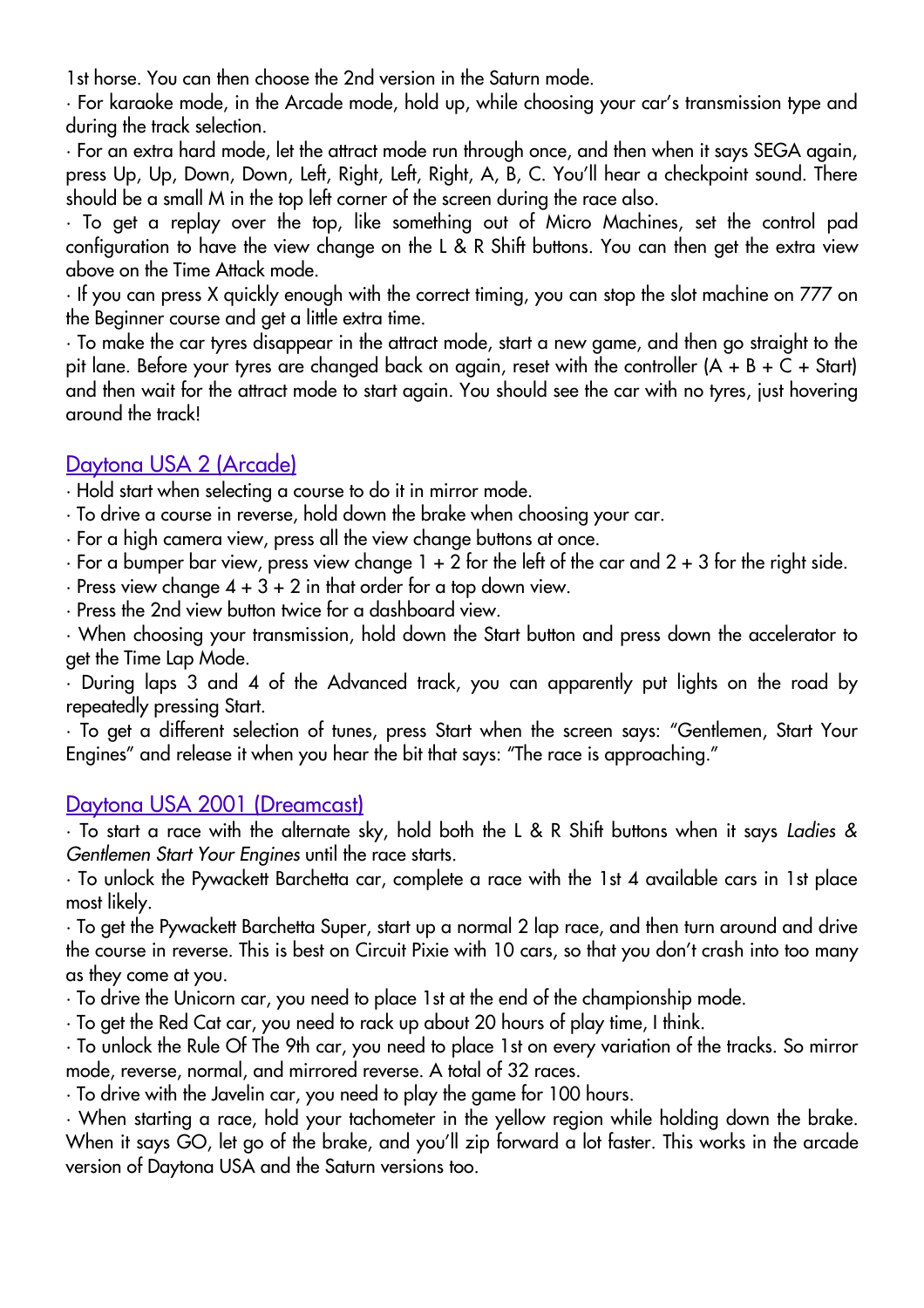# Daytona USA Championship Circuit Edition (Saturn)

 $\cdot$  To get mirror mode, finish all 5 tracks on Hard. When you next go to select a track, press X + Y + Z and then press A or C to get crackin'!

• To get a beefy original style Hornet car, complete all the courses on the Medium difficulty.

• To unlock the horse, you need to come 1st on the Endurance length of 777 Speedway and Dinosaur Canyon.

• To get the 2nd horse, you need to come 1st on all the tracks as the 1st horse, with the default settings.

## Dead Or Alive 2 (Dreamcast)

• Set your age to 21, and then in Survival mode, enter your name as REALDEMO to unlock the nudie part of the intro.

• Set your age to 99 to increase the bounciness of the girls' boobs to maximum.

• To get the night version of the Aerial Garden, press Right Shift to select.

• Apparently if you use this button combo as Zack: Down, Down + Free + Punch + Kick, in his reflective outfit to do a taunt, the top of his head will light up.

## Fighters Megamix (Saturn)

• To get the school girl style of Candy, hold X as you choose her. You need to complete the novice line up 1stly.

## Fighting Vipers (Saturn)

• To get the *Option +* menu, complete the game once.

• To play as BM, complete the game on Very Hard. He's only available for 2 player fights.

• To play as Kumachan, (the big brown bear) you need to finish by smashing your opponent through the barrier into Kumachan on the Armstone City stage. You can also do it by playing the Arcade mode with the Hyper setting. Reset the game with the control pad once the round starts, and he should then be selectable. Press up when selecting him for his panda version.

## Manx TT (Saturn)

• To race as a sheep, when you choose your transmission, press Up, Up, Down, Down, Left, Right, Z, Y. You should hear a sheep sound. Bah!

• For some grunty super bikes, again on the transmission selection area, press Left, Left, Right, Right, Z, Y. This will give you a manual version. For automatic, press Up, Up, Down, Down, Right, Left, Z, Y.

 $\cdot$  For a 3rd type of bike, press X + Y + Z + Left Shift + Right Shift in the same area.

• For the Tantalus bike, press Left Shift, Left Shift, Right Shift, Right Shift, Left, Right, Left, Z, Y, Z and wait for the count down to end. You should then get the grey Tantalus bike.

 $\cdot$  To change tunes, at the main menu highlight Arcade, and hold down X + Y + Z. Once you go into the Arcade mode, you'll get to see the song names and be able to change them. You need to use the (NiGHTS) 3D Controller for this.

## Mortal Kombat 2 (Mega Drive)

• In the options area, leave the arrow on DONE, and press Down, Left, Right, Down, Right, Left, Left, Right, Right to enable a new option called Test Modes. In here you can tweak all sorts of options in the game.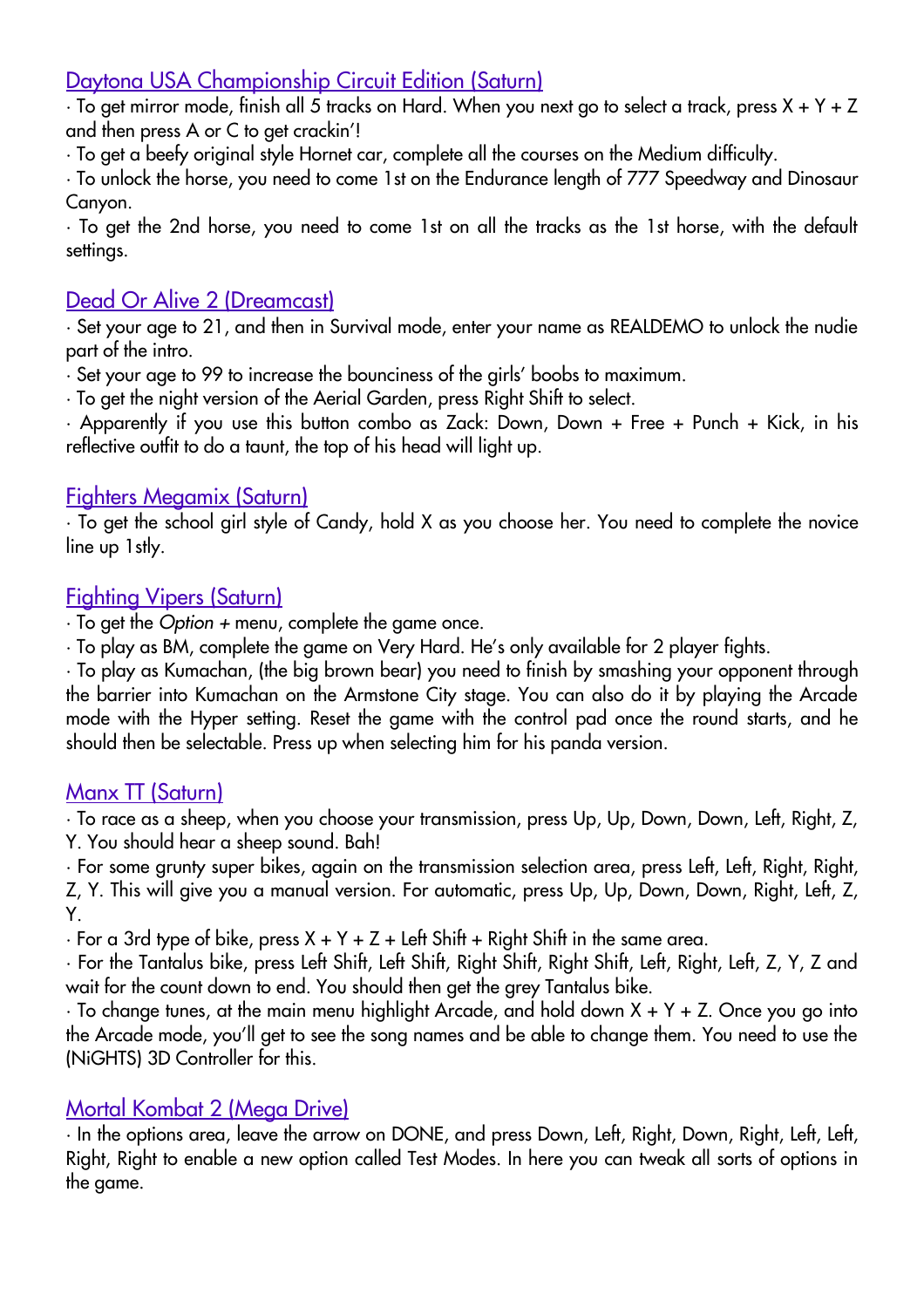• To perform a Fergality, enable *Oooh, Nasty!* on section 3 of the Test Modes. Set the stage background to 6 and then continue on back. At the character select screen, choose Rayden. You must finish the winning round with ONLY kicks! When it says FINISH HIM! or FINISH HER!, get far away and press Back, Back, Back, Block.

# Need For Speed 2 S.E. (PC)

There's no particular text entry area for these cheats. Just on the main screen after the title is best.

- Type "rushhour" to get lots of traffic!
- Type "rain" to make it rain. (Software mode and certain tracks only.)
- Hold down "n" while the track is loading for night time mode. (Software mode only.)
- Type "Bomber" to unlock the Bomber BFS
- Type "Tombstone" to unlock the Tomb Stone stock car.
- Type "FZR2000" for the FZR 2000.
- Type "slip" for a slippery road.
- Type "Hollywood" for the Monolithic Studios track.
- Type "Pioneer" for beefy cars.

• Type GO\*\* (where the asterisks are numbers) on the main selection screen to access hidden vehicles.

• GO19: Ute, GO20: School Bus, GO21: Big Truck, GO23: Blue Car, GO26: Another Blue Car, GO27: Some kinda Morris looking car, GO28: Mazda MX-5, GO31: Armoured Truck, GO34: Monolithic Studios Bus, GO35: Limousine, GO37: School Bus, GO40: Snowy Crate, GO41: Wheel Barrow, GO42: Out House, GO43: T-Rex, GO44: Gypsy Caravan, GO45: Apocalypse Souvenir Stand, GO46: Blue Souvenir Stand, GO47: Reddish Souvenir Stand, GO48: Log, GO49 Grey Wooden Box, GO50: Cervesa Box and GO51: Stone Block.

# Need For Speed: High Stakes (PC)

Type these items in to get extra goodies! (Just on one of the menu screens as usual.) *Traffic vehicles you can play as:*

- TR00 Big green car
- TR01 Ute with cover
- TR02 Grey car
- TR03 Green car
- TR04 Yellow sedan with 2 people
- TR05 Red car
- TR06 Yellowy Bus
- TR07 Old bomby, rusty ute
- TR08 Posh Land Rover style thing
- TR09 Mazda MX-5
- TR10 Bus with red bits
- $\cdot$  TR11 Truck
- $\cdot$  TR12 Big truck
- TR13 Snow plough
- TR14 Water spraying truck

*Arcade Mode stuff:*

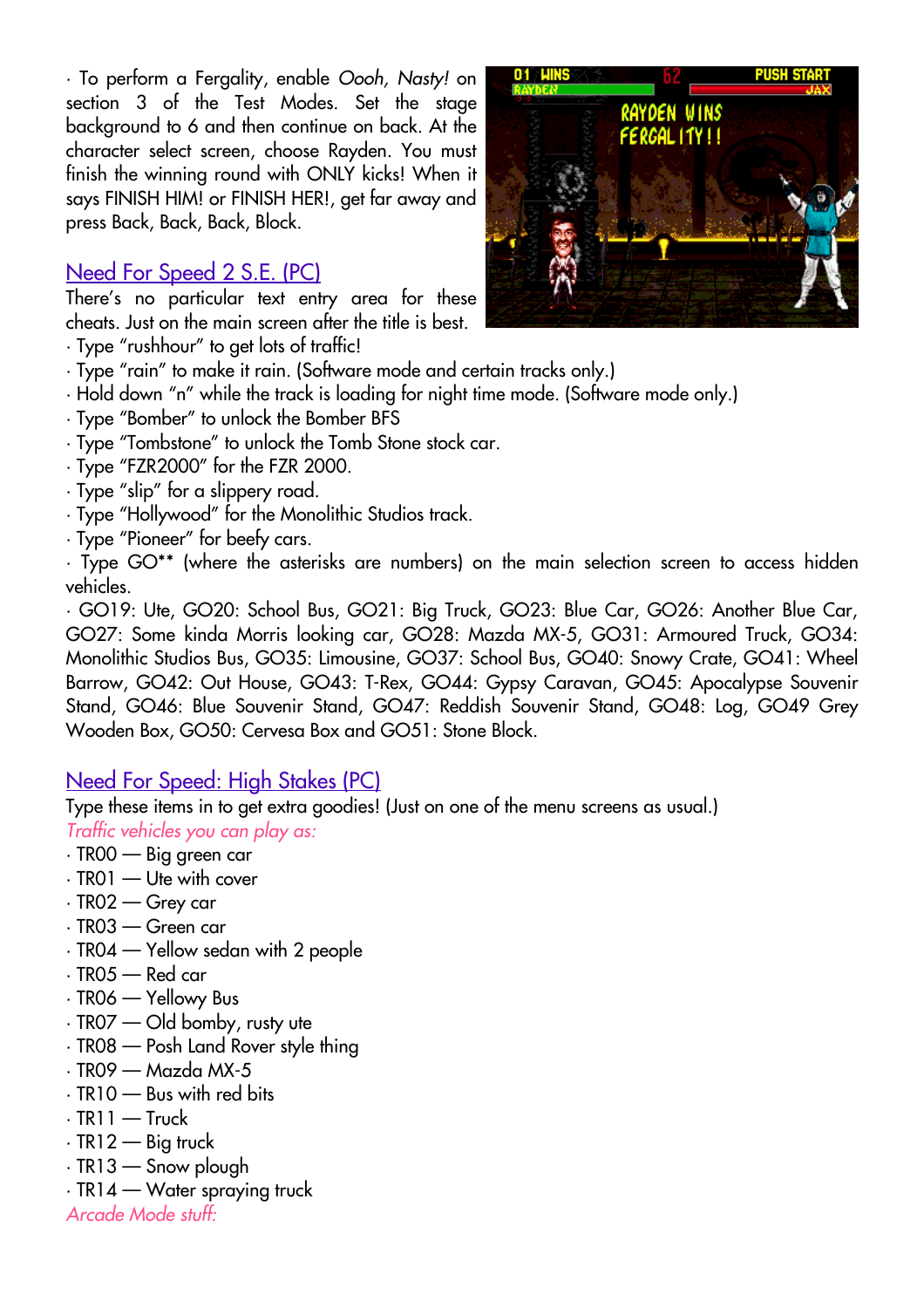- GOFAST Speed up the cars
- MONKEY Automatic transmission enhancement
- MOON Low gravity (this can cause problems with replays)
- MADLAND Beefy opponents
- SKYVIEW A view from like out of a helicopter
- OUTMYWAY Burst your opponent's tyres!
- RESETYA Make opponents reset
- CARS Unlock all the cars
- TRACKS Unlock all the tracks
- ACAR, BCAR & CCAR Get bonus cars
- DCOP, ECOP, FCOP Drive bonus police vehicles

#### *Career Mode stuff:*

- BUY Free purchase
- UP0 No upgrades
- $\cdot$  UP1 UP3 Upgrades 1 to 3
- GATES Cash increase

## OutRun 2 (XBOX)

• To unlock the Daytona USA 2 and SCUD Race tracks, in the Gallery, enter TIMELESS. But you should complete the 4th & 6th parts of Mission Mode.

#### Outtrigger (Dreamcast)

• You can do a Microsoft Windows "3 finger salute" style reset by pressing Ctrl + Alt + Del (usually in that order, one after the other) if you're using the keyboard.

#### Puyo Puyo Fever (Dreamcast)

• To change the game from Japanese to English, go into the options, (presuming you can find them,) under the bit that says Dreamcast… This is the language changing bit. Change both thingies in there and it will put the game's speech and text into English. You may need to leave the options and come back before you



can get the English change kicked in, if you want to change anything else. It should look like this picture on the right now. (You might want to zoom in on these screenshots if your resolution is slightly low.) The "Pu" should also have changed to "P" on the sign.

#### Re~Volt (Dreamcast)

- To unlock all the cars, enter your name as CARTOON
- To unlock all the tracks, enter your name as TRACTION

#### Saturn

• Yes, the Saturn itself! This one is fairly well known though. With no CD in the console, or with the CD Door up, at the main menu, press B + Start on the middle ball and the time and date will be displayed.

## Sega Rally (Saturn)

• To get the Lancia Stratos, on the mode selection screen, for Arcade or Time Attack, press X, Y, Z, Y,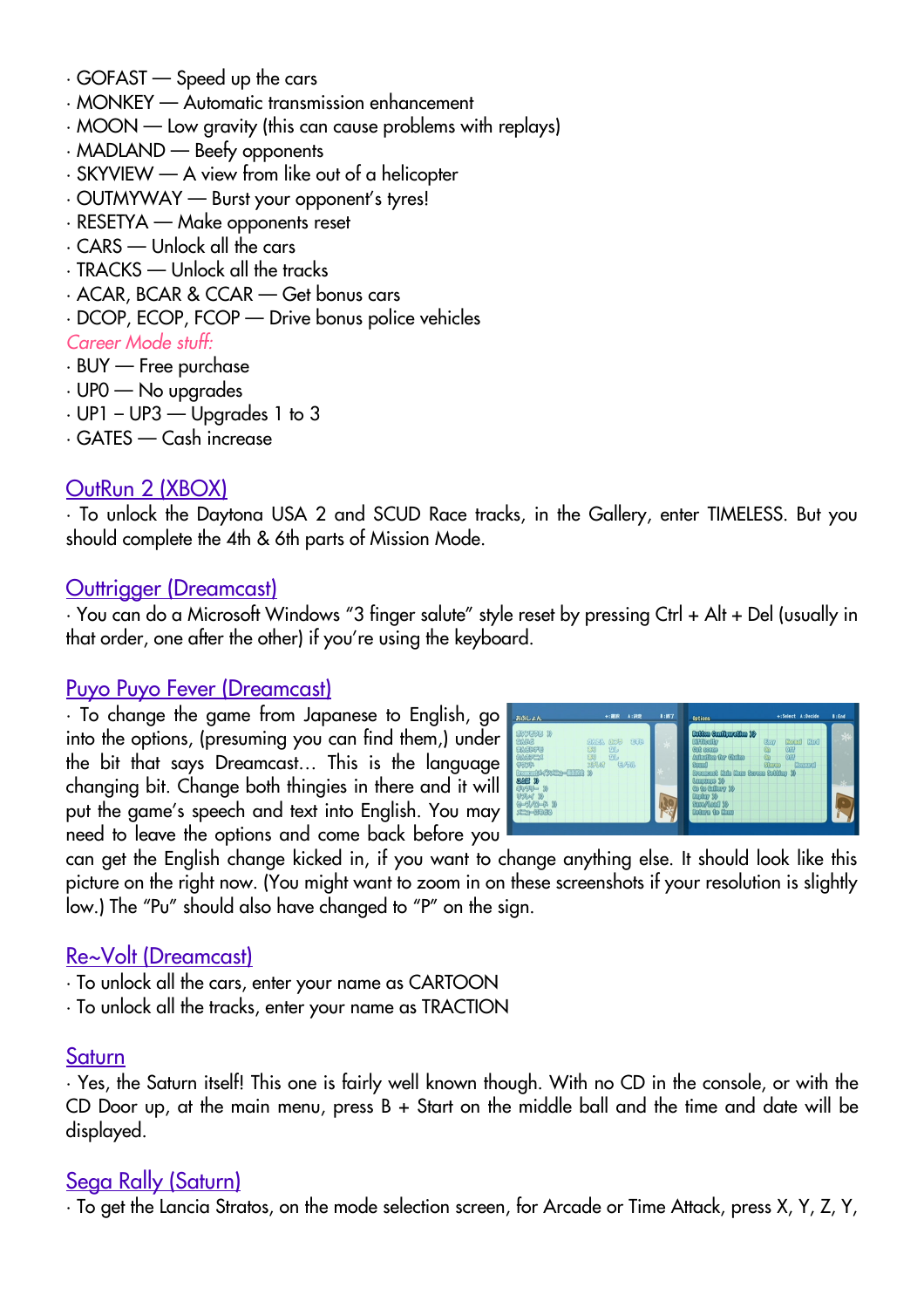X, and then C to choose.

• In the Time Attack or Practise mode, hold X + Y to drive on the Lakeside track.

• For a more speedier car, hold X when selecting your vehicle.

• To drive in mirror mode, hold down Y when selecting Championship or Practise possibly until the race starts.

• To race against one of the pros from AM 3, select the Time Attack mode, and on the 3 laps choice, press  $X + Z$  and then while holding them, press  $C$  to begin.

• During replays, you can zoom in and out, by pressing Down + Z and while holding them, you can use the L & R Shift buttons to do the zooming business.

 $\cdot$  To clear all the odds and sods off the screen, hold Down + X + Z + A before the car selection screen. Keep them pressed while you press C to choose your vehicle.

## Sega Rally 2 (Dreamcast)

• To speed the game's frame rate up somewhat, enter Up, A, Down, Down, Left, Right, B, B, Down at the title screen.

• You can also do Up, A, Down, Down, Left, Right, B, B, Up, for the 30 frames per second version. (Probably only 25 for the PAL game.)

## Sega Touring Car Championship (Saturn)

• Change your Saturn's date to the 25th of December 1997 to get the Global 'Net Event and Winter Holiday style track.

• Set your date to the 13th of February 1998 for another event plus Hit & Run tracks.

• Put your date on the 1st of April 1998 for an April Fool track.

• You can also go onto the Saturn side, right into the options, and press: X, Y, Z, X, Y, Z, Y, X. You should hear a car sound. Then on the Global Net Event

option, which will appear when you go back, press  $X +$  Start,  $Y +$  Start or  $Z +$  Start to choose from the 3 events.

• Press Up or Down when selecting your car to get a different colour.

## Shenmue 2: (Dreamcast)

• Be sure to check out all 4 GDs in your computer for lots of great extra videos and art! (Each one is different.)

## Sonic 1 (Sonic Jam [Saturn])

• Act & Sound Select — At the title screen, press Up, Down, Left, Right, then hold A & press Start.

• Invincibility & Edit Mode — At the title screen, press Up, C, Down, C, Left, C, Right. Hold A & hold & press Start, with both buttons down until the game starts to be invincible. During the game, press B for edit mode. A will change Sonic into other "characters" / sprites. Press C to put the object on the field.

• Slow Frames & Frame Skip — At the title screen, press C, C, Up, Down, Left, Right, Start. During the game, pause and press A for Reset, B (which you must hold) for slow motion and C for frame skipping.



# Sonic 2 (Sonic Jam [Saturn])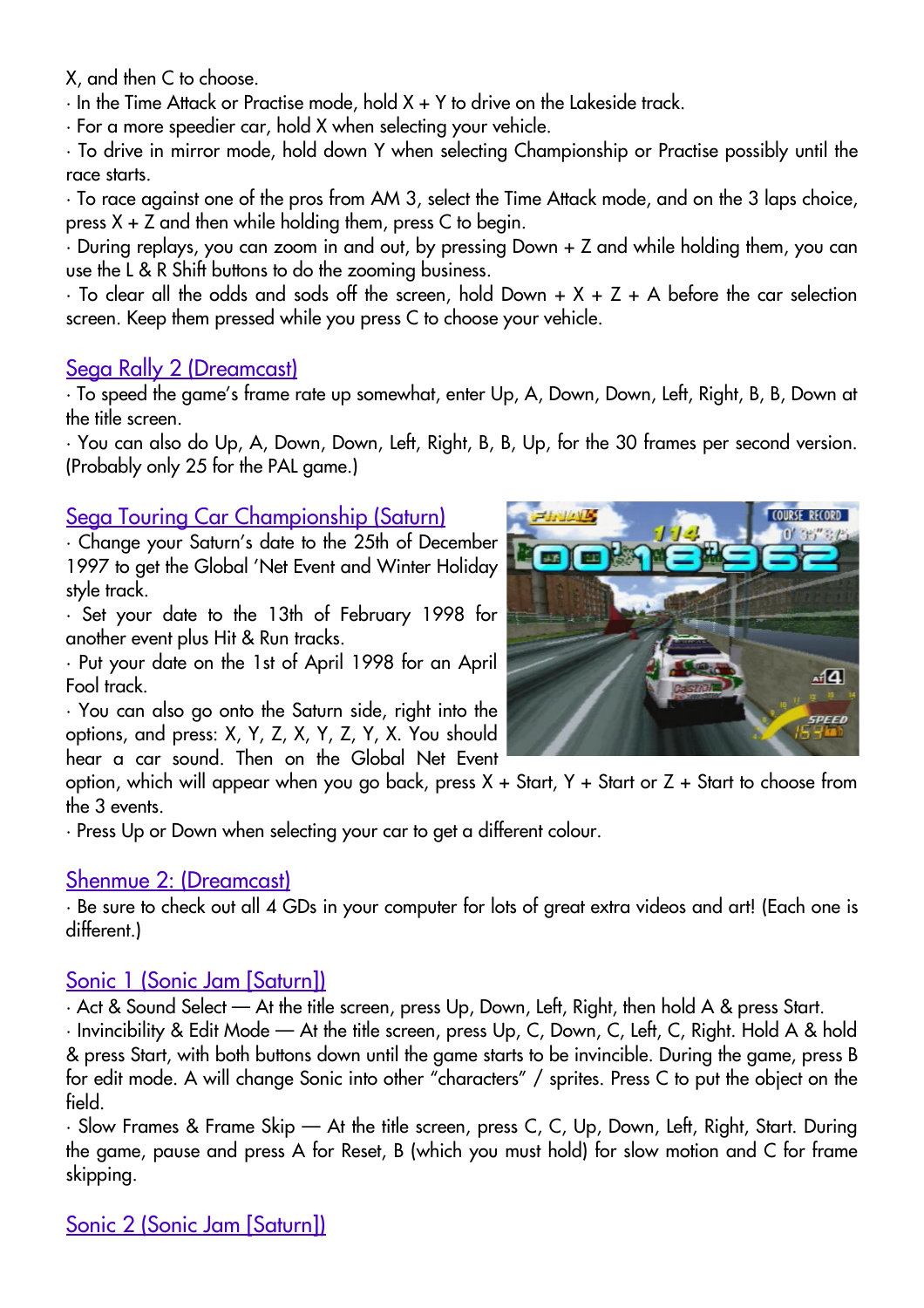• Act Select — At the option screen, select sounds / tunes 19, 65, 09 & then 17. Press Start. At the title screen, select 1 Player. Hold A & press Start. During the game, pause and press A for Reset, B (which you must hold) for slow motion and C for frame skipping.

• Edit Mode — Firstly complete the Act Select cheat. Next in the options, select sounds / tunes 01, 09, 09, 02, 01, 01, 02 & then 04. Select the act you want, and hold A then press Start. During the game, press B for edit mode. A will change Sonic into other "characters" / sprites. Press C to put the object on the field.

• Super Sonic — Firstly complete the Act Select cheat. Now select sounds / tunes 04, 01, 02 & 06. Select your act and then hold A & press Start. Collect 50 rings, and then jump.

• 14 Continue Credits — Go to the options and select sounds / tunes 01, 01, 02, 04. Select your character and press Start. The Oil Ocean music will play throughout the game though.

## Sonic 3 (Mega Drive)

• At the very start of the game, just after the Sega logo goes black, and before Sonic fully zooms onto the screen, press Up, Up, Down, Down, Up, Up, Up, Up. It's very tricky to get it all in, in the short space of time, but it does work! This will open up a 3rd option on the title screen called *Sound Test*. Go into here and you'll see a screen like this:



Press A + Start on the level you want to play and it will enable a special mode that lets you do some pretty funky stuff. Press B to change Sonic into an object, A to change the object and C to make a duplicate of it to be placed in the level. (You can add in extra rings, star posts, springs and the like.) Then press B to return Sonic to normal. In certain cases, such as when Sonic is on moving objects, this can crash the game, so be careful! The score will be messed up with hexadecimal numbers and letters, having some kind of representation of Sonic's

position in the level. You can't play any of the Sonic & Knuckles levels either, so don't get excited if you only own Sonic 3.

• On the Launch Base zone, position Sonic between the alarms at the start of the level. This will cause a Flybot767 to drop down and attack you. The trick though is to have a Spin Dash Attack going while you're between the alarms. This will kill all the Flybot767s that come towards you and eventually the score will begin to increase significantly, up to the point where you'll start getting extra lives quite quickly. You can keep getting more lives until the time runs out, and then begin the level fresh with plenty of extra lives to see you through to the ending.

## Sonic 3D: Flickies' Island (Saturn)

• At the title screen, press Up, Right, A, C. During the game, pause, and then press A to skip an act, B to skip a whole zone, C to skip right to the end, X for an extra life, Y to get a medal and Z to get all the Chaos Emeralds.

## Sonic & Knuckles (Sonic Jam [Saturn])

• In Mushroom Hill Zone, get onto one of those mechanical lifting doodads and stay there. Now press Left, Left, Left, Right, Right, Right, Up, Up, Up. You should hear a ring noise. Next pause and press A. Instead of doing the Continue option, the game will reset back to the title screen. When you get to choose your character, hold A & press Start. You should get a screen like the one below.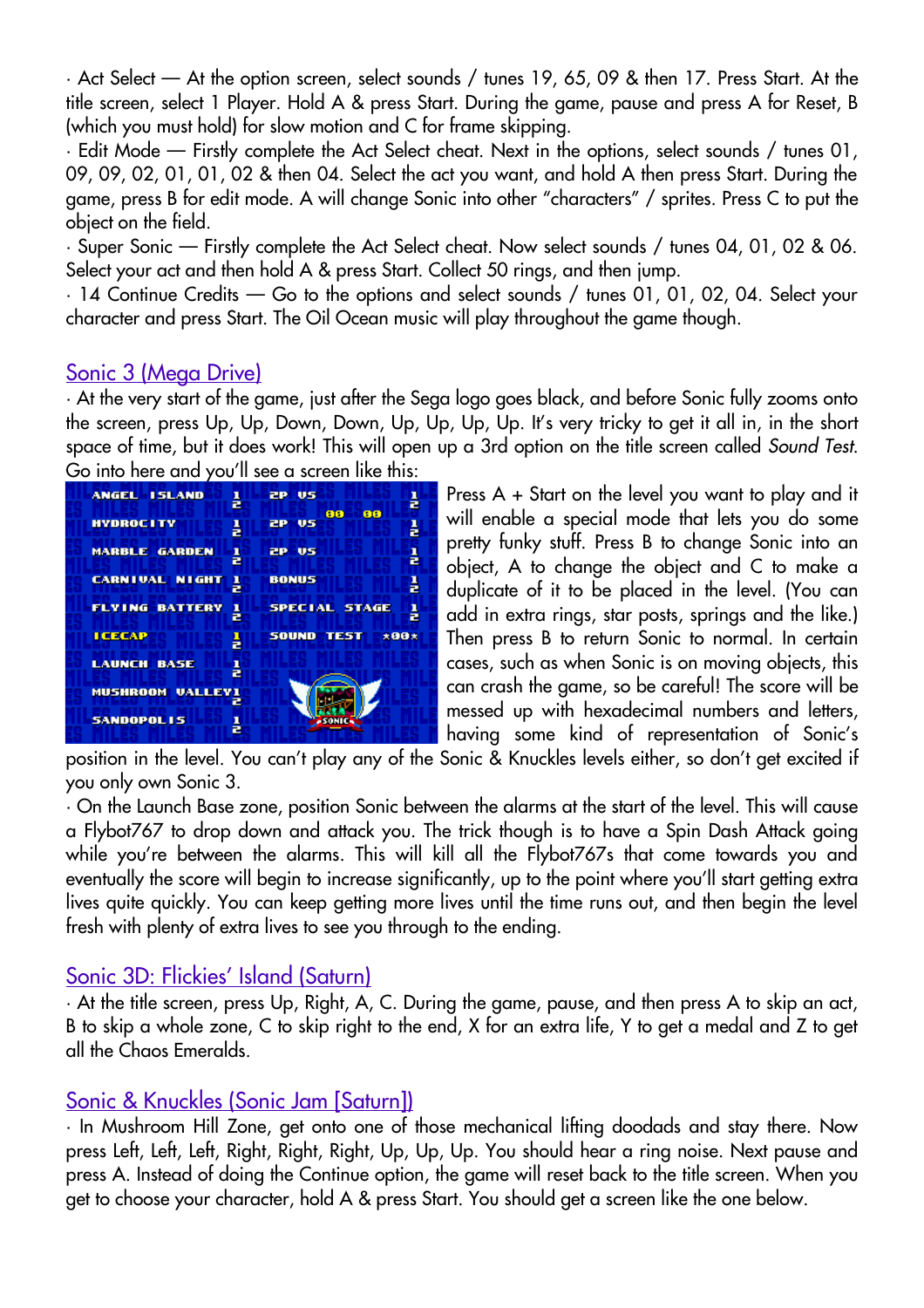The little number 03 under Angel Island means you're playing as Knuckles. Change it to 00 for Sonic with C.

#### Sonic Jam (Saturn)

• Along with the artwork you'll find on the CD, you can also find several AIF files that make up the game music and TIF images of the instruction manuals.

## Sonic R (Saturn)

ANGEL ISLAND **LAVA REEF** ă **HYDROCITY LAUA REEF** F E **MARBLE GARDEN SKY SANCTUARY** ă ł **CARNIVAL NIGHT DEATHEGG** ă H **ICECAP** THE DOOMSDAY ă H **LAUNCH BASE** F **BONUS** å MUSHROOM HILL SPECIAL STAGE g ļ **FLYING BATTERY** þ **SOUND TEST**  $\times 88\times$ **SANDOPOLIS** ă

• To play as the same character in 2 player mode, player 1 should choose 1st, and then player 2 needs to select the same character and press  $X + Y + Z$ .

• To get Dr. Robotnik, you need to finish the Radiant Emerald course in 1st place.

• To get Super Sonic, collect all the emeralds as you would normally do. You can then press Up on Sonic to get his Super version.

## Soul Calibur 2 (XBOX)

• When viewing the stage information in the character profile area, press the L Shift button to clear the text off the screen so you can view the stage better.

• During replays, press guard to go into slow motion.

## The Lion King (Mega Drive)

• Go into the options area and then press Right, A, A, B, Start to enable the cheat mode and level select options.

## The Need For Speed (Saturn)

• To complete the Tournament and unlock Lost Vegas along with the Warrior (PTO E/2), go into the Tournament section, after choosing One Player, and in the spot where you enter the passwords, put in either GNMPLY or TSYBNS.

• For a dirt track mode, hold the L & R Shift buttons when selecting the track you want. It will say the name of the track + Rally. You need the other cheat above for this to work.

• If you set your Saturn to German, the game will have metric measurements. Huzzah! Surprisingly, it will also be in German.

## TOCA Touring Car Championship (PC)

It's been ages since I played this. I think you enter these as your name or something.

- CMCHUN Go kart view
- CMCOPTER Helicopter view
- CMDISCO Disco fog
- CMFOLLOW Trailing camera view
- CMGARAGE Extra 2 vehicles
- CMLOGRAV Low gravity
- CMMICRO Top down view like in Micro Machines
- CMNOHITS No collision detection
- CMSTARS Evening sky
- CMTOON A funky cartoon style sky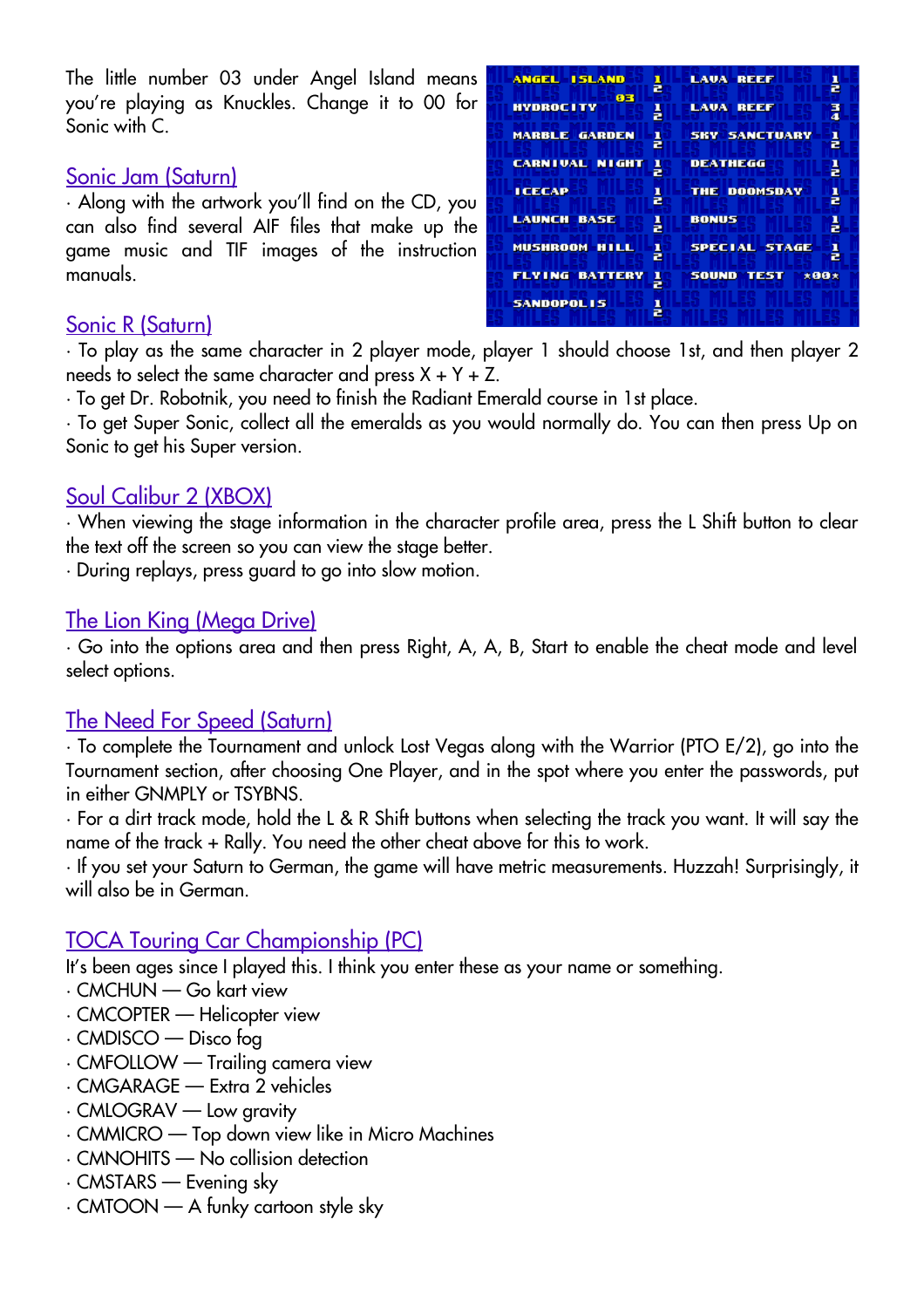- FLEXMOBILE Some kinda pink Cadillac looking car
- TANK A tank that can shoot at opponent cars
- XBOOSTME Speeds up randomly
- JHAMMO Get all the tracks.

## Ultimate Mortal Kombat 3 (Saturn)

• During most areas of the attract mode, you can enable the ? on the cube dealie, by pressing: C, Right Shift, A, Z, Y, C, Y, Right Shift, A, X. You should hear a laugh from Shao Kahn.

• When you do the pit fatality on Scorpion's stage (with the lava), hold Run on both control pads for a Crispy! comment. You can use high punch also.

• To play as the human version of Smoke, choose the robotic version, and when the round starts, press Left, Run, Block, high punch & high kick all together. He will then morph into his human form. For the right hand side player, use Right instead of Left.

• No Ultimate Kombat Kodes at the moment, 'cos I couldn't be bothered! :-P

• Okay, here are the fabulous finishing moves. (Ack, this is going to take a while to type all these in.) Some moves with directions can be performed while holding block to prevent your character moving. These should work in the arcade version too. Uh, all stage fatalities are done close I fink. Remember that Animalities must be done in round 3 after a Mercy. (Hold Run, D, D, release Run.)

 $Down = D$  $Up = U$ 

Forward = F

#### $Back = B$

#### Classic Sub-Zero:

Blackout: Get close and press D, D, D, F, HP Stage Fatality: F, D, F, F, HP

#### Cyrax:

Helicopter slicing: From anywhere on the stage, enter D, D, U, D, HP Self-destruction: Get close and press D, D, F, U, Run Stage Fatality: Run, Block, Run Animality: Get close and whack in U, U, D, D Friendship: Run, Run, Run, Up from anywhere on screen Babality: From any place, it's F, F, B, HP Ermac: Decapitation uppercut: Get close and press Run, Block, Run, Run, HK Telekinesis style smash: From a step or so away, press D, U, D, D, D, Block Stage Fatality: Run, Run, Run, Run, LK Human Smoke: Decapitation: Get close, then do Run, Block, Run, Run, HK Stage Fatality: F, U, U, LP Babality: D, B, B, F, HP Jade: Fast shake: (close) U, U, D, F, HP Impaling: Getcha self close and pop in Run, Run, Run, Block, Run Animality: From close do F, D, F, F, LK Friendship: B, D, B, B, HK Babality: D, D, F, D, HK Jax: Big stomp: Get far back and hit Run, Block, Run, Run, LK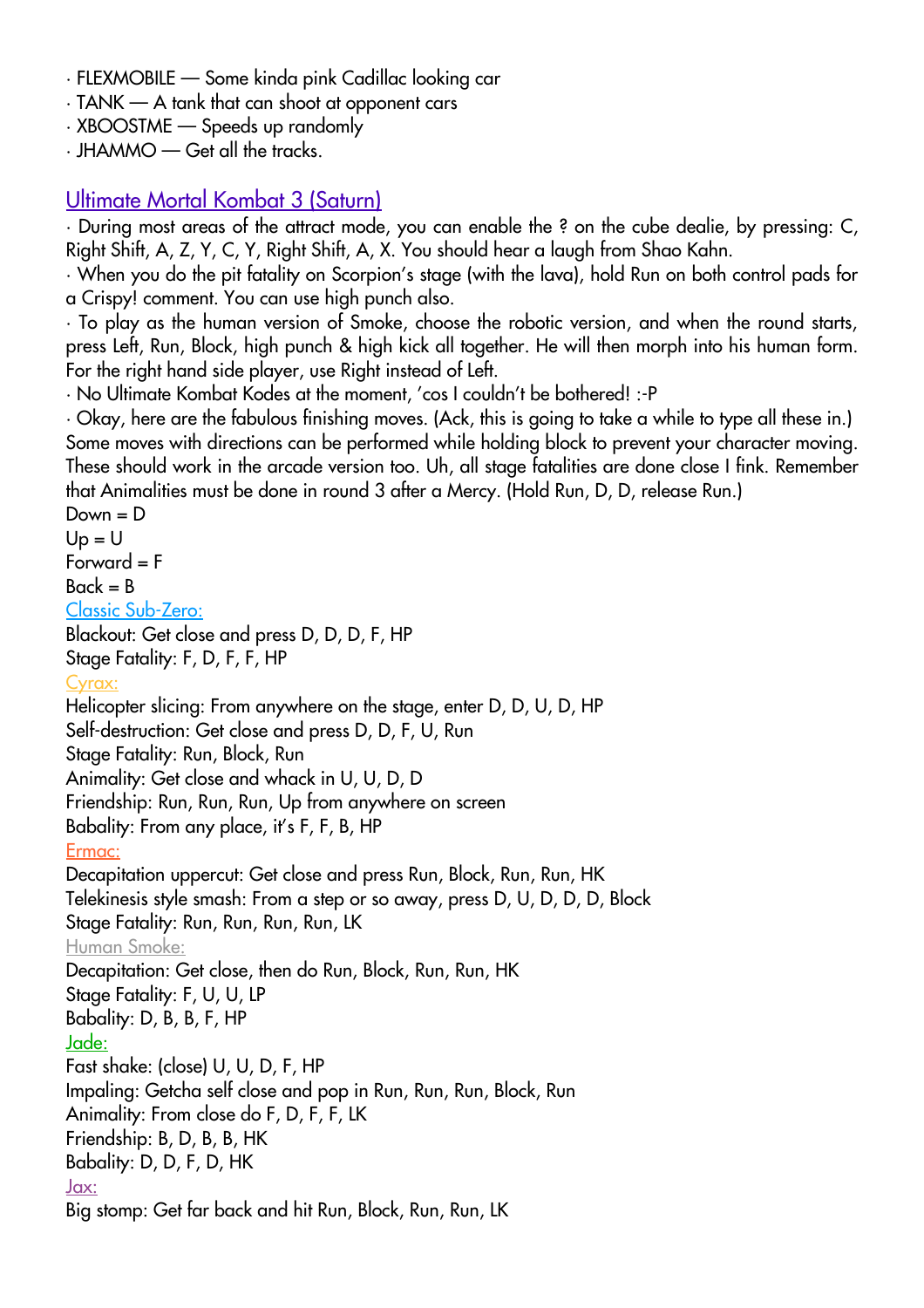Arm blade slice up: (close) U, D, F, U Stage Fatality: D, F, D, LP Animality: Hold LP, then do D, D, D, F and release LP Friendship: From medium distance, enter LK, Run, Run, LK Babality: D, D, D, LK Kabal: Blown up: Get back half the screen distance and bang in D, D, B, F, Block Scary stuff: (close) Run, Block, Block, Block, HK Stage Fatality: Block, Block, Block, HK Animality: Hold HP, F, F, D, F then release HP Friendship: Get any place & do Run, LK, Run, Run, U Babality: Run, Run, LK Kano: Skeleton extraction: (close) Hold LP then F, D, D, F, & release LP (You may need to hold LP then come close to avoid punching your opponent.) Eye LASER: Get back a medium-far distance and press LP, Block, Block, HK Stage Fatality: U, U, B, LK Animality: Hold HP, get close and do Block, Block, Block, then let go of HP Friendship: From a medium-ish distance, do LK, LK, Run, Run Babality: F, F, D, D, LK Kitana: Kiss Of Death: (close) Run, Run, Block, Block, LK Fan decapitation: (close) B, D, F, F, HK Stage Fatality: F, D, D, LK Animality: (close) D, D, D, Run Friendship: D, B, F, F, LP Babality: F, F, D, F, HK Kung Lao: Spinning dealie: (far away) Run + Block, Run + Block, D Hat slice: (close) F, F, B, D, HP Stage Fatality: D, D, F, F, LK Animality: Get close & do Run, Run, Run, Run, Block Friendship: From outside foot sweeping range bung in Run, LP, Run LK Babality: D, F, F, LK Liu Kang: Roasty toasty: (from any old place) F, F, D, D, LK MK arcade game squish: (from wherever) U, D, U, U, Run + Block Stage Fatality: Run, Block, Block, LK Animality: (from about a step or so away) D, D, U Friendship: Get as far back as you can & hit Run, Run, Run, Run, D Babality: D, D, D, HK Mileena: Nail spitting: Get far back and do B, B, B, F, LK Man eater: (close) D, F, D, F, LP Stage Fatality: D, D, D, LP Animality: Move in close and whack in F, D, D, F, LK Friendship: D, D, B, F, HP Babality: D, D, F, F, HP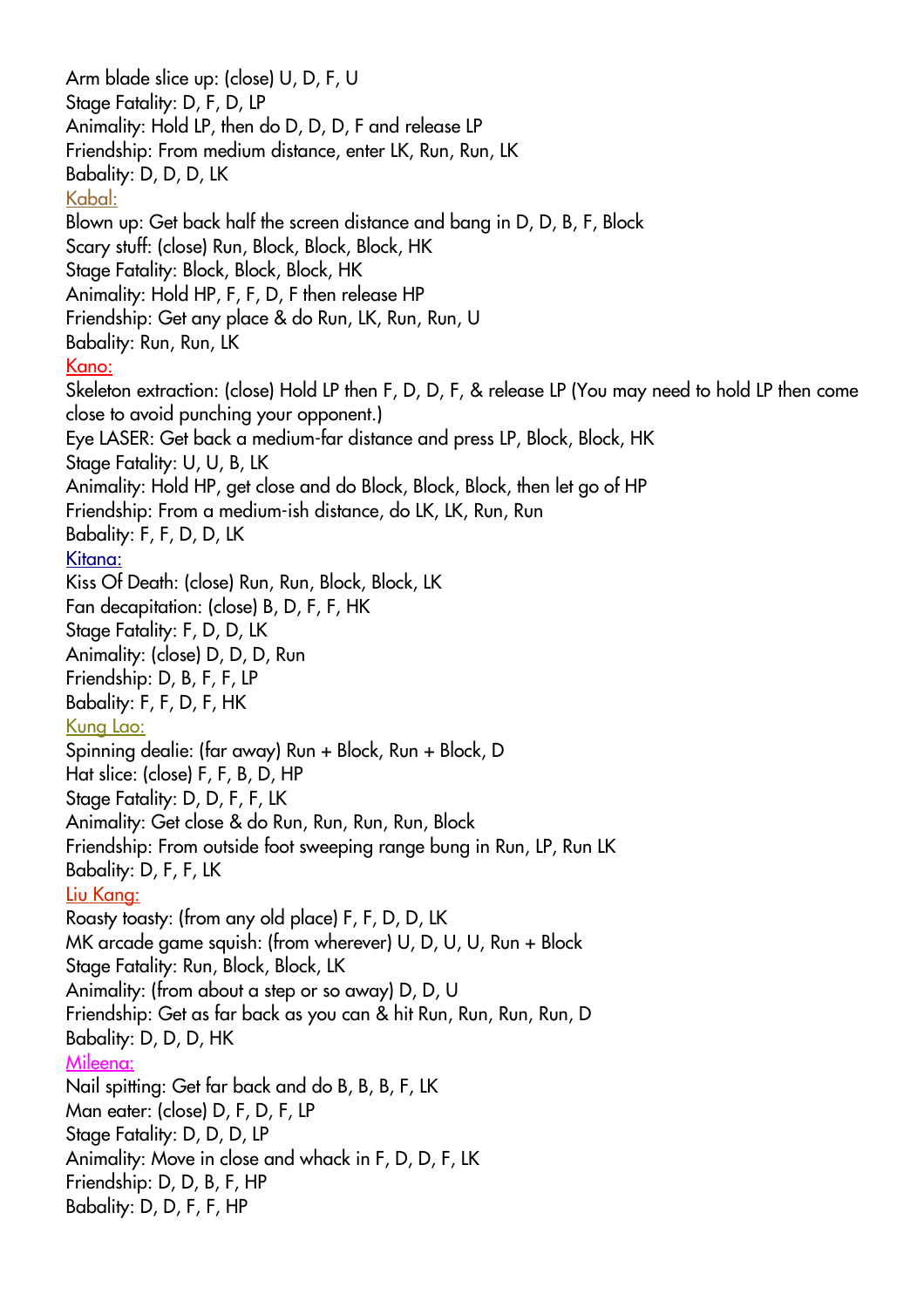Nightwolf:

Axe of lightning: Get back about half the screen away & do B, B, D, HP Beam of light: (close) Hold Block, U, U, B, F release block & press Block again Stage Fatality: Run, Run, Run, Block Animality: F, F, D, D Friendship: (A couple of steps back) Run, Run, Run, Run, D Babality: F, B, F, B, LP Reptile: Chameleon style tongue: Jump back & do B, F, D, Block Acid bath: Take a couple of steps back and do F, F, U, U, HK Stage Fatality: Block, Run, Block, Block Animality: (close) D, D, D, U, HK Friendship: D, F, F, B, HK Babality: F, F, B, D, LK Scorpion: Hell fire: Jump back & pop in D, D, U, HK Lotsa Scorpions: Move close & press F, F, D, U, Run Stage Fatality: F, U, U, LP Animality: F, U, U, HK Friendship: (close) B, F, F, B, LK Babality: D, B, B, F, HP Sektor: Compactor: (step back) LP, Run, Run, Block Flame burst: (½ a screen's worth back) F, F, F, B, Block Stage Fatality: Run, Run, Run, D Animality: Move in close & chuck in F, F, D, U Friendship: (Right back a whole screen worth) Run, Run, Run, Run, D Babality: B, D, D, D, HK Sheeva: Skin off: Hold HK 1stly, get close and smack in F, B, F, F then let go of HK Ground pound: F, D, D, F, LP Stage Fatality: D, F, D, F, LP Animality: (close) Run, Block, Block, Block, Block Friendship: From back a screen's length — F, F, D, F, (wait slightly) HP. Or hold HP then do F, F, D, F release HP & then press HP again. Babality: D, D, D, B, HK Shang Tsung: Spike smack: Hold LP, get close, press D, F, F, D & let go of LP Soul suck: Hold LP, get close, press Run, Block, Run, Block & let go of LP Stage Fatality: Hold Block then U, U, B, LP & let go of Block Animality: (from a step or so away) Hold HP, Run, Run, Run & then release HP Friendship: Get outside footsweeping distance, & do LK, LK, Run, Run Babality: Run, Run, Run, LK Sindel:

Deathly scream: (close) Run, Run, Block, Block, Run + Block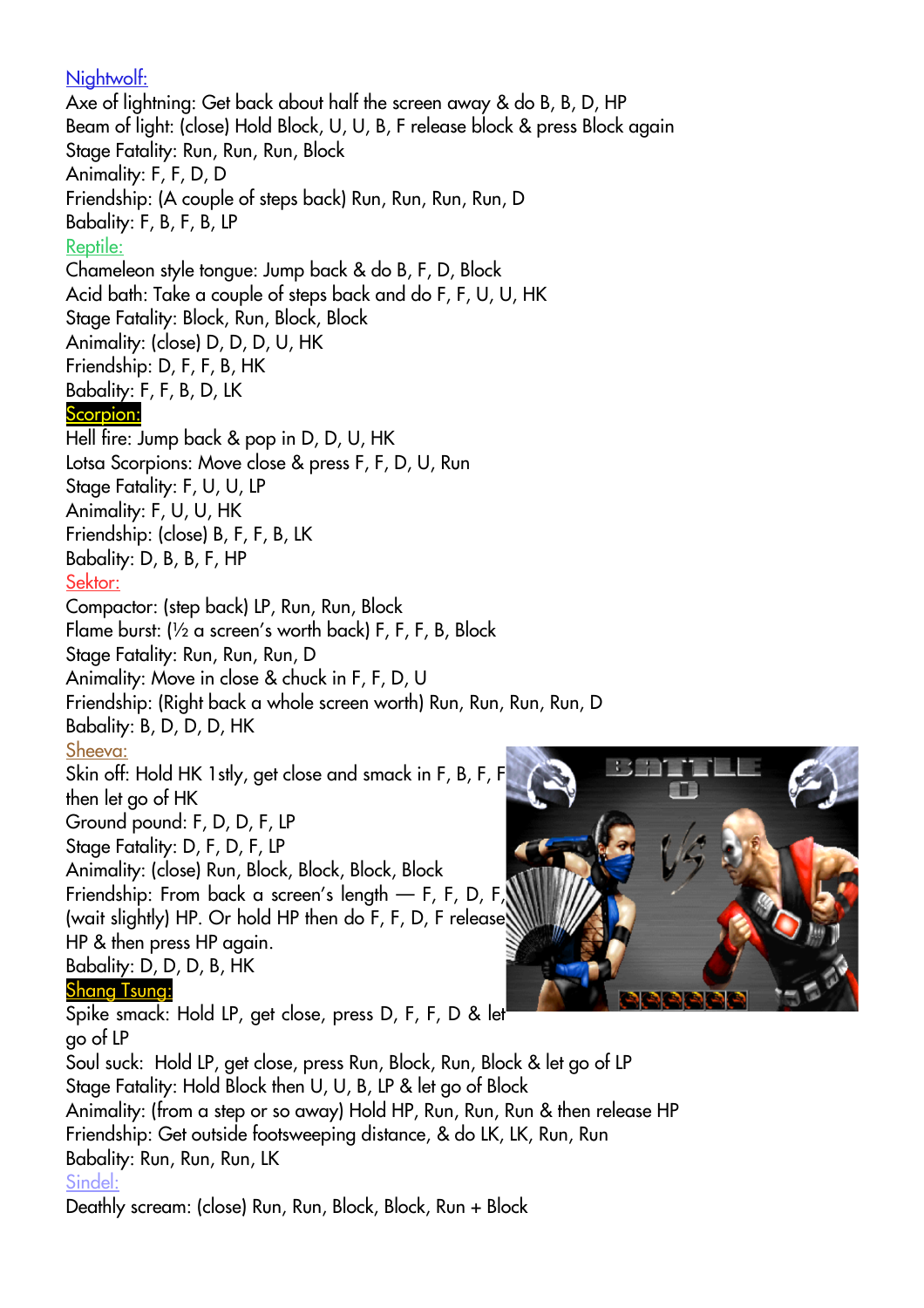Hairy scary: (back a couple of steps) Run, Run, Block, Run, Block Stage Fatality: D, D, D, D, LP Animality: (Any old place) Hold Block & do F, F, U, HP, then let go of Block Friendship: (Get right back) Run, Run, Run, Run, Run, U Babality: Run, Run, Run, U Smoke: Into Oblivion: Get right back & do U, U, F, D Open up: (Back at footsweeping distance) Run + Block, D, D, F, U Stage Fatality: F, F, D, LK Animality: (½ screen back) D, F, F, Block Friendship: (½ screen back also) Run, Run, Run, HK Babality: D, D, B, B, HK Sonya: Kissy wissy pink blob: (½ screen back) Hold Run + Block, then enter U, U, B, D and release Run + Block Flaming kiss: Get any old place and chuck in B, F, D, D, Run Stage Fatality: F, F, D, HP Animality: Hold LP then B, F, D, F & let go of LP Friendship: B, F, B, D, Run Babality: D, D, D, F, LK Stryker: Bombs away: (close) D, F, D, F, Block Tazer death: (far back) F, F, F, LK Stage Fatality: Hold Block then press F, U, U, HK & release Block Animality: Run, Run, Run, Block Friendship: (a few steps back) LP, Run, Run, LP

Babality: D, F, F, B, HP

Sub-Zero:

Ice breaker: (close) Block, Block, Run, Block, Run Nasty statue: (jump back) B, B, D, B, Run Stage Fatality: B, D, F, F, HK Animality: (close) U, F, U, U Friendship: (a few steps back) LK, LK, Run, Run, U Babality: D, D, B, B, HK

# Virtua Cop 2 (Saturn)

• To jump straight to File 4, or stage 4 if you prefer to call it that, keep shooting at the red arrow on the stage selection screen for stage 1. When the time runs out, you'll start on the last level. Quick and easy!

• To get more options, finish the game on something harder than easy. You can get a big head mode once you've racked up 58 plays.

• To get all the extra options the easy way, have your Virtua Gun in the 1st controller socket and a regular pad in the 2nd one. Use the control pad at the title screen to do the following button presses: Up, Down, Up, Down, A, X, B, Y, C, Z.

• To change the way the enemies appear, you need to get to the extra OPTIONS PLUS menu. On EXIT, hold down and press Start. (It should jump to the arrows I think.) Quit from there and you should be back at the title screen. Then on ARCADE, press Start on the gun while holding Right Shift on the control pad.

• To choose a different cop, hold down X, Y or Z when choosing the stage you want to begin on. X